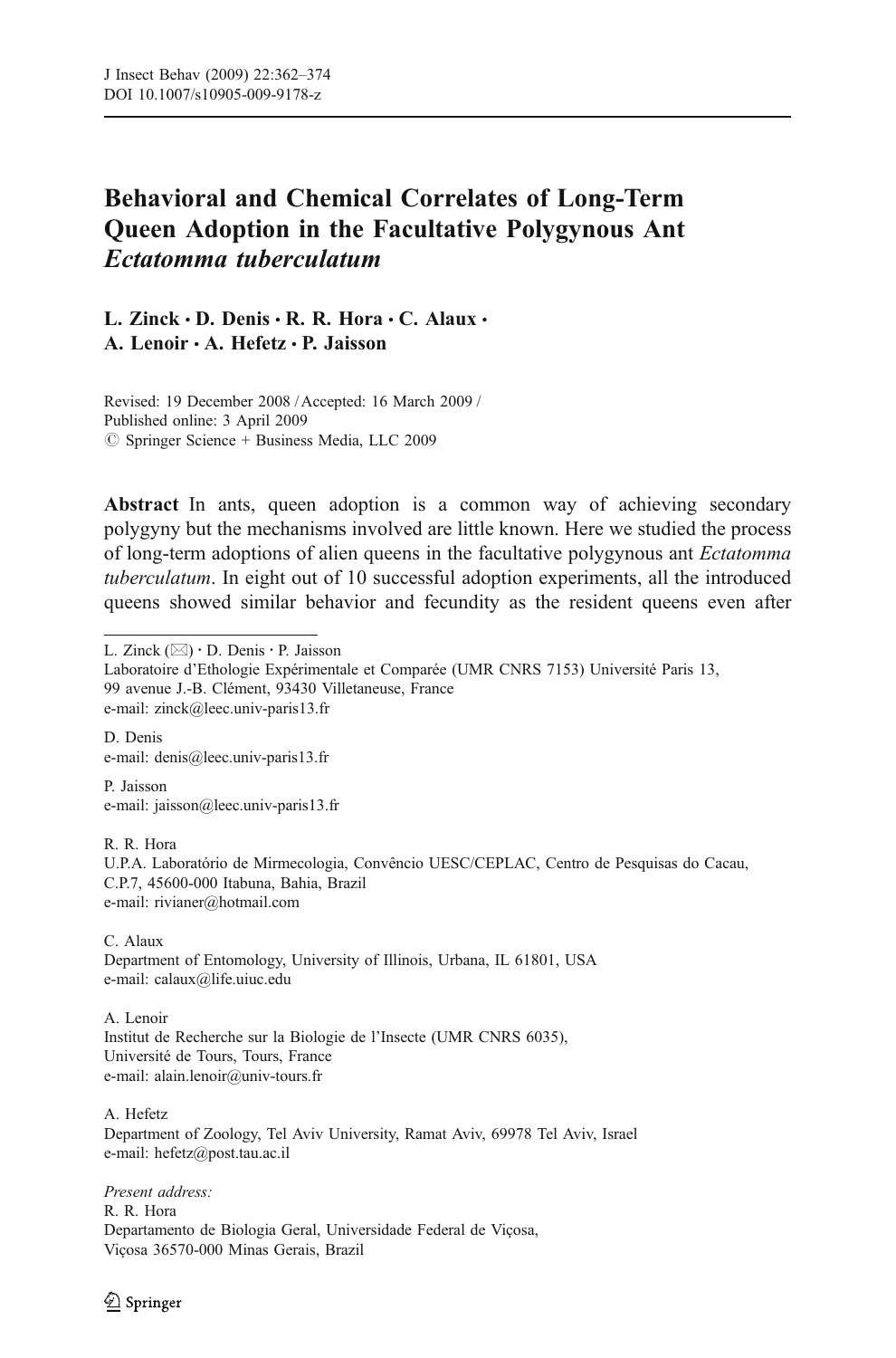2 months, indicating complete integration into the colony. Chemical analysis revealed that the cuticular hydrocarbon profiles of resident and introduced queens were clearly distinct from those of workers and that they did not change after adoption. We propose that queen-specific cuticular hydrocarbon profile may represent a reliable signal of queen's fertility and discuss about the evolution of high level of queen acceptance in E. tuberculatum.

**Keywords** Formicidae  $\cdot$  secondary polygyny  $\cdot$  nestmate recognition  $\cdot$ cuticular hydrocarbons . fertility signal

#### Abbreviations

| Qr          | resident queen                       |
|-------------|--------------------------------------|
| Qa          | adopted queen                        |
| <b>SPME</b> | solid phase micro extraction         |
| GC/MS       | gas chromatography mass spectroscopy |
| <b>CHC</b>  | cuticular hydrocarbon                |
| <b>PCA</b>  | principal component analyses         |
| DA          | discriminant analysis                |
| <b>MSMD</b> | mean squared Mahalanobis distance    |
|             |                                      |

#### Introduction

The evolution of sociality in insects has been enlightened by inclusive fitness theory of Hamilton [\(1964](#page-11-0)) which emphasizes that relatedness between individuals can promote cooperation in certain circumstances. Queen number per colony has thus been the subject of numerous studies since polygyny is likely to decrease withincolony relatedness demoting cooperation (Keller [1993;](#page-11-0) Bourke and Franks [1995\)](#page-11-0). However, in several cases polygyny was shown to be compatible with kin selection theory (Nonacs [1988](#page-12-0); Pamilo [1991;](#page-12-0) Keller [1995\)](#page-11-0). First, nestmate queens can be related and thus lead to a relatively high relatedness between nestmate workers (Pamilo and Rosengren [1984](#page-12-0); Douwes et al. [1987](#page-11-0); Pamilo [1991;](#page-12-0) Lipski et al. [1992;](#page-12-0) Trontti et al. [2005\)](#page-12-0). Second, polygyny facilitates larger colony size (i.e. worker force) thus increasing overall colony productivity (Rosengren and Pamilo [1983;](#page-12-0) Rissing et al. [1989](#page-12-0)). Furthermore, pleometrosis (colony foundation by multiple queens) enhances the success rate of colony foundation compared with haplometrosis (colony foundation by a single queen) (Herbers [1993;](#page-11-0) Bourke and Heinze [1994\)](#page-11-0). Polygyny can either be achieved by pleometrosis which leads to primary polygyny, or by queen adoptions which result in secondary polygyny (Rissing and Pollock [1988](#page-12-0)). Although secondary polygyny is common in ants (Hölldobler and Wilson [1977,](#page-11-0) [1990](#page-11-0)) only a few studies investigated the dynamics of queen acceptance and the mechanisms by which queen number per colony is regulated (Bennett [1988](#page-11-0); Fortelius et al. [1993;](#page-11-0) Stuart et al. [1993](#page-12-0); Evans [1996](#page-11-0); Sundström [1997;](#page-12-0) Mori and Le Moli [1998](#page-12-0); Hora et al. [2005;](#page-11-0) Souza et al. [2005;](#page-12-0) Vásquez and Silverman [2008\)](#page-12-0). Moreover, most of the studies on secondary polygyny were shortterm and overlooked the possibility that queens might be rejected at a later stage of the introduction. Most studies focused on workers' ability to discriminate between reproductive females depending on their nest of origin (nestmate or non-nestmate)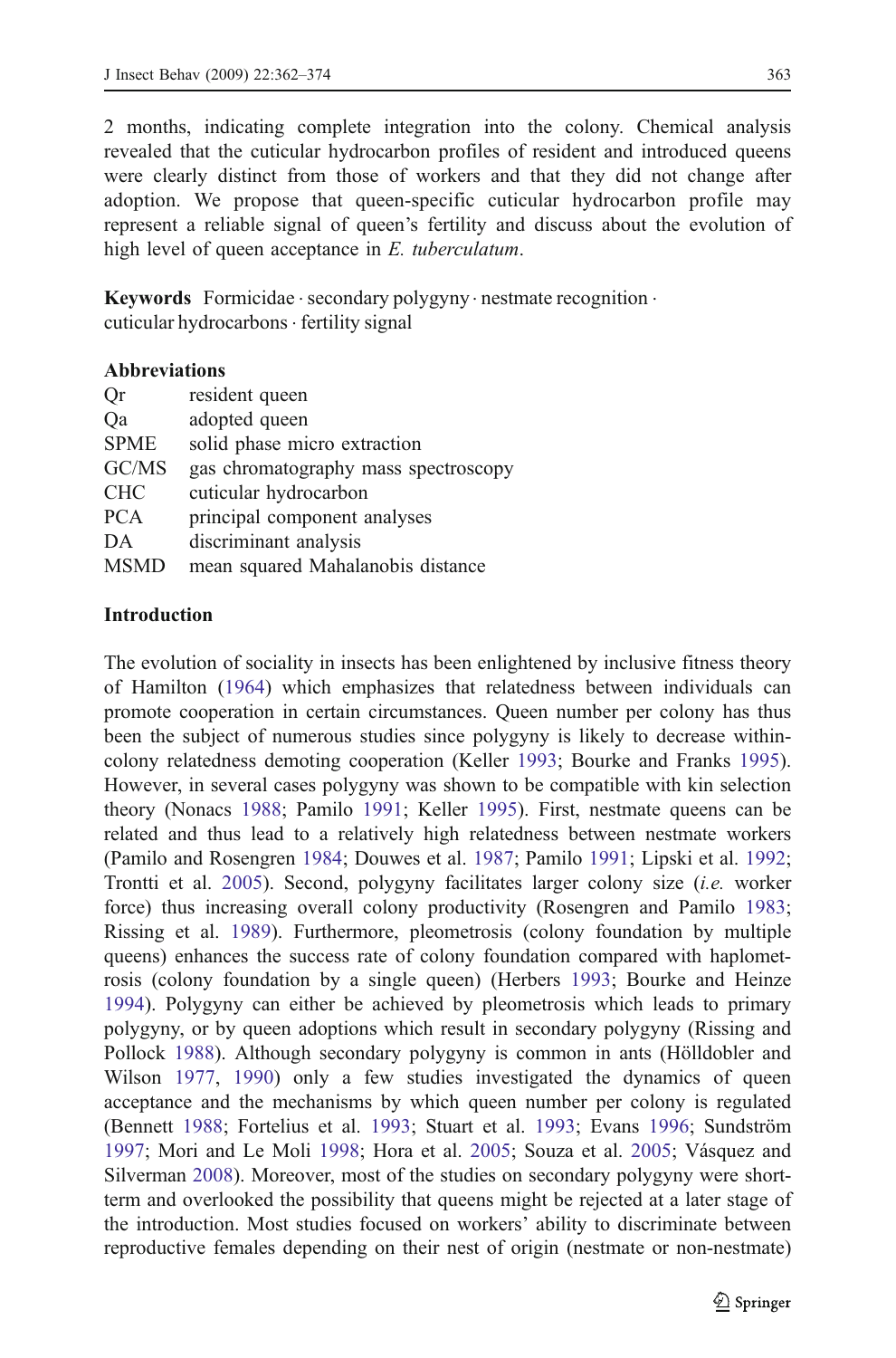and on their mating status, with varying, species specific, results. For example, no discrimination occurred between mated and virgin females neither in Formica podzolica (Bennett [1988](#page-11-0)) nor in F. lugubris (Fortelius et al. [1993](#page-11-0)), but in F. truncorum mated females were discriminated against at greater rates than virgin females when co-introduced into the colony (Sundström [1997](#page-12-0)). Moreover, monogynous and polygynous colonies of F. truncorum showed differences in the propensity of adopting queens, which was proposed to be associated with differences in dispersal strategies found in each population (Sundström [1997](#page-12-0)). Queen adoption was also studied in two facultative polygynous ant species, Myrmica tahoensis (Evans [1996](#page-11-0)) and Ectatomma tuberculatum (Hora et al. [2005](#page-11-0)), colonies of which coexist as monogynous or polygynous in the same population, the latter likely resulting from queen adoptions *(i.e.* secondary polygyny). In both above-mentioned studies, alien mated queens were introduced into monogynous colony and the queens' behavior was monitored for a short time post-introduction (15–19 and 8 days, respectively). Although adoptions were considered as successful, in both species the resident queens behaved differently than the introduced queens in showing greater brood attendance. Queen adoption was also reported in the slavemaking ant *Formica sanguinea* (Mori and Le Moli [1998\)](#page-12-0) and in the monogynous leaf-cutting ant Acromyrmex subterraneus molestans (Souza et al. [2005](#page-12-0)). Recently, Vásquez and Silverman [\(2008](#page-12-0)) showed that queen acceptance in the invasive Argentine ant Linepithema humile depends on resident queen number and not adopted queen fecundity.

Queen discrimination leading to adoption or rejection probably involves the use of olfactory cues. While the usurpation and subsequent adoption of queens of parasitic ants was demonstrated to rely on chemical cues and chemical deception (Allies et al. [1986](#page-11-0); Topoff et al. [1988;](#page-12-0) Lenoir et al. [1997\)](#page-12-0), no chemical data exists, to our knowledge, pertaining to the adoptions of conspecific queens in the context of secondary polygyny. One factor that might intervene in queen adoption is colony insularity, e.g. acceptance or rejection of queen based on similarity of recognition cues (Vander Meer and Morel [1998](#page-12-0); Lenoir et al. [1999\)](#page-12-0). Alternatively, queens might be recognized as such in having caste specific odors, in addition to colonial identity. These separately, or in concert may affect the process of adoption. Finally, the resident queens may acquire the colony odor through mechanisms that results in Gestalt colony odor (Crozier and Dix [1979](#page-11-0); Soroker et al. [1994](#page-12-0); Lenoir et al. [2001\)](#page-12-0). This is supported by findings in *M. tahoensis* in which workers groomed adopted queens at higher rates after adoption compared to that occurring in naturally polygynous colonies (Evans [1996\)](#page-11-0).

Here, we studied some of the behavioral and chemical correlates of queen adoption in the facultative polygynous ant *Ectatomma tuberculatum*. In this species, colony and population genetic study showed that limited female dispersal and polydomy are associated with genetic viscosity (Zinck et al. [2007\)](#page-12-0). This suggests that females seeking adoption are likely to be related to resident queens and it may explain secondary polygyny evolution in this species. Since cuticular hydrocarbons were demonstrated as serving both as nestmate and queen recognition cues (reviewed in Monnin [2006](#page-12-0); Le Conte and Hefetz [2008](#page-11-0)) we focused our chemical analyses on these compounds. We determined whether adopted queens were behaviorally integrated over long term (i.e. after 2 months), and we studied the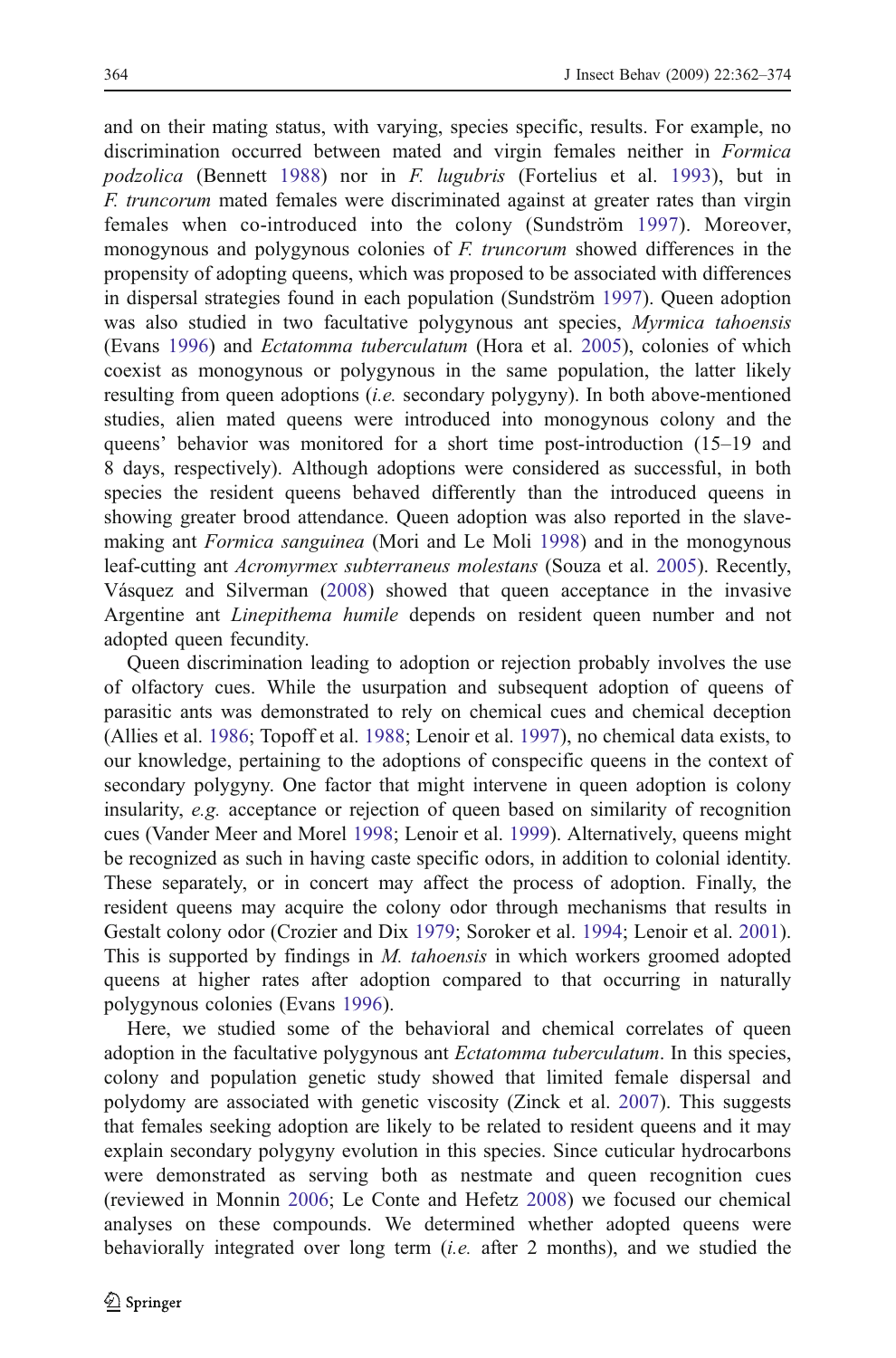<span id="page-3-0"></span>dynamic of cuticular hydrocarbon profiles of both the resident and adopted queens, and that of host colony workers during adoption. We also discuss the ultimate causes of queen adoption in connection with colony insularity and nestmate recognition in E. tuberculatum.

# Materials and Methods

Colony Collection and Ant Maintenance

Ten polygynous and ten monogynous colonies of E. tuberculatum were collected in Buerarema and Itabuna, Bahia state in Brazil. Given that E. tuberculatum is polydomous we ascertained that the adopted and resident queens were neither nestmates nor related queens by selecting colony-pairs that were at least 50 m apart (adoptions 1–6 from Itabuna; Table 1) (Zinck et al. [2007\)](#page-12-0). The colonies used for adoptions 7 to 10, which were also used for chemical analyses, corresponded to cross-adoptions between two different populations (i.e. Buerarema and Itabuna) located 17 Km apart (Table 1). Colonies were maintained in the laboratory in artificial nests made of plaster-of-Paris connected to an outside arena at  $28 \pm 2^{\circ}$ C and  $70\pm2\%$  RH. They were fed twice a week with frozen crickets and honey. The experiments were started after an acclimatization period of 2–3 months to these laboratory conditions.

#### Behavioral Assay

Monogynous host colonies containing the queen (resident queen, Qr), individually marked workers, and brood were placed in new nests for 1 week for acclimation. In order to standardize colony size among the experiments we reduced the number of workers per colony to 64 (monogynous colonies of E. tuberculatum generally contain around 200 workers (Hora et al. [2005\)](#page-11-0)). Before introducing an alien queen into these monogynous host colonies, the behavior of the resident queen was scored during 5 days by performing ten scan-samplings per day for each nest  $(n=500)$ .

|                           | Monogynous colony<br>(resident queen) | Polygynous colony<br>(adopted queen) |
|---------------------------|---------------------------------------|--------------------------------------|
| Adoption $1-6$            | Itabuna                               | Itabuna                              |
| Adoption 7a,b             | Buerarema                             | Itabuna                              |
| Adoption 8 <sup>a,b</sup> | Buerarema                             | Itabuna                              |
| Adoption $9^a$            | Itabuna                               | <b>Buerarema</b>                     |
| Adoption $10^a$           | Itabuna                               | Buerarema                            |
|                           |                                       |                                      |

Table 1 Summary of Experimental Queen Adoptions and the Origin of Queen Colonies Used for Adoptions

<sup>a</sup> indicate adoption experiments used for chemical analysis

<sup>&</sup>lt;sup>b</sup> indicate adoption experiments that failed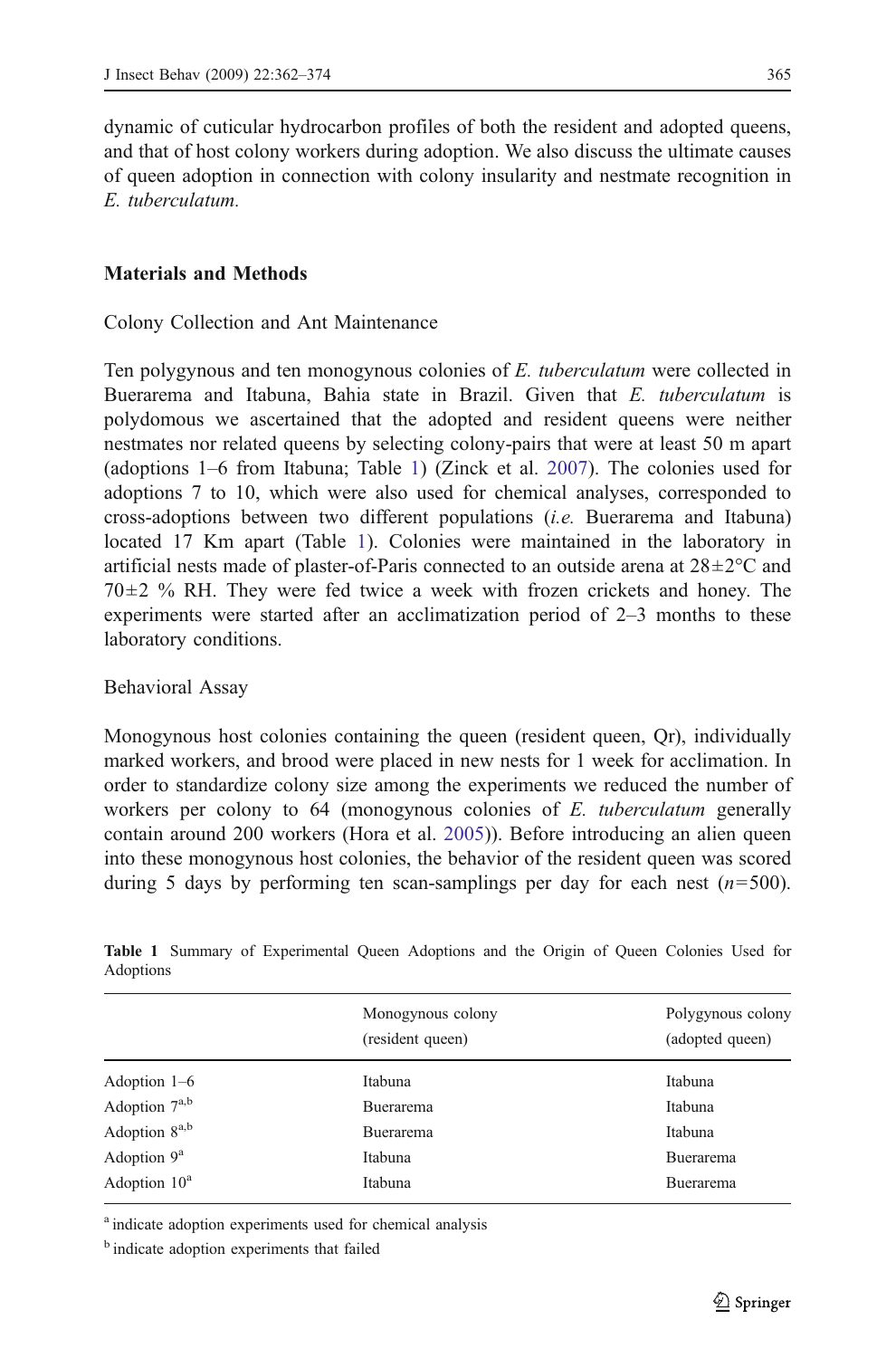Behavioral items consisted of queen's oviposition, brood attendance by the queens, and queen grooming by workers (Hora et al. [2005\)](#page-11-0). Prior to the alien queen introduction (adopted queen, Qa) we removed the brood of the resident queen, so that all the brood at the end of the experiment (*i.e.* 2 months later) corresponded to eggs laid after the adoption. Alien queens used for the adoption experiments were mature mated queens (recognized by their matte cuticle (Hora et al. [2008](#page-11-0))) that came from polygynous colonies. Queen adoptions were performed as described in Hora et al. [\(2005](#page-11-0)) by introducing the alien queen into the exterior arena of the host colony. Behavioral observations were conducted during the first and eighth weeks postintroduction by scan sampling as described above.

## Chemical Analysis

Chemical characterization of queen and worker cuticular hydrocarbons was done both using solvent extraction and solid phase micro extraction (SPME) using a polydimethylsiloxane, 7 μm bonded fiber (Arthur and Pawliszyn [1990\)](#page-11-0). Initial chemical analyses of queen and worker profiles were performed by combined gas chromatography mass spectroscopy (GC/MS) (Perkin Elmer, at the EI mode with turbo mass electron energy of 70 eV). Compounds identification was deduced from their respective fragmentation patterns. Further characterization of cuticular hydrocarbons was done by GC (Varian 3900) equipped with a 30-m-long DB-5 fused silica capillary column and flame ionization detection. The fiber was desorbed into the column for 5 min (injector and column temperatures set at  $280^{\circ}$ C and  $100^{\circ}$ C, respectively; Helium was used as carrier gas at a flow rate of 28.57 cm/s). Thereafter, the column was temperature programmed from  $100-250^{\circ}$ C at  $20^{\circ}$ C/min and then to 320 $\degree$ C at 3 $\degree$ C/min with a final hold of 5 min. Peak integration was done with Varian system control (version 6.20). Sampling of resident and introduced queens as well as five randomly selected workers of each colony was done by SPME prior to introduction and 1 and 8 weeks post-introduction. Fiber loading was achieved by rubbing it for 10 min against the last intersegmental membranes of the gaster. Replicates of queen profiles were achieved by repeated sampling  $(n=5)$  at approximately 45 min intervals between sampling. For workers, replicates consisted of profiles that were obtained by sampling once each of five workers.

#### Statistical Analyses

Queens' behaviors were compared by using nonparametric tests (StatXact 3.1). Oviposition and brood attendance were compared by paired permutation tests using the queen (adopted versus resident) and the week (week 1 versus week 8) as variables. Statistical analysis of the number of grooming received by resident versus adopted queens was also done by paired permutation tests. For all the permutation based analyses, the units permuted between classes were single observations.

For comparing between cuticular hydrocarbon (CHC) compositions of the various queens and workers we first subjected the quantifiable CHC (marked with an asterisk in the legend of Fig. [2\)](#page-7-0) to a Principal Component Analyses (PCA), to reduce the number of variables (CHC) in the subsequent Discriminant Analysis (DA) (Heinze et al. [2002](#page-11-0)). The first five factors of the PCA that explained a high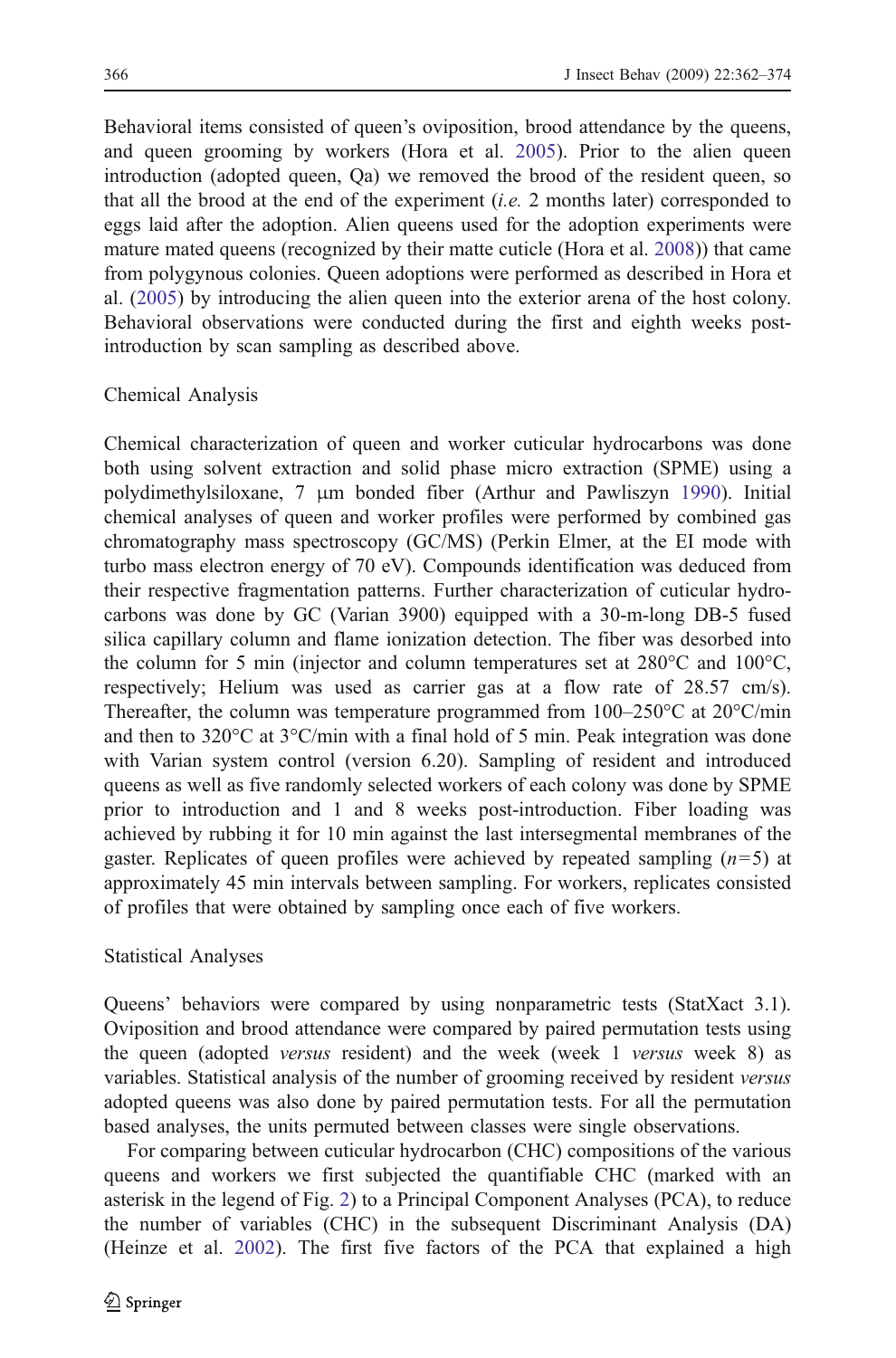proportion of the variance (92.32% and 93.38% for the experimental adoption 9 and 10, respectively) were used to perform standard DA. To investigate chemical differences between adopted and resident queens' profiles, we compared the mean squared Mahalanobis distance (MSMD) between each replicate of the hydrocarbon profile of adopted queens and the centroid of the corresponding resident queens for each adoption experiment. Similarly, to study the chemical differences between workers and adopted or resident queens, we compare the MSMD between workers and queens in each colony, prior queen adoption. Kruskall-Wallis and permutation tests (StatXact 3.1) were then conducted to make comparison between these Mahalanobis distances.

## **Results**

Behavioral Observation of Queen Adoption

Eight out of the ten introduced queens were adopted by the host colonies and two queens were rejected. In the eight successful adoptions, neither the resident workers nor the resident queen were aggressive toward the adopted queen. There were no significant differences in queen's brood attendance at any time of the experiment between the adopted and resident queens (Paired permutation tests:  $p=0.297$  and  $p=0.109$  for weeks 1 and 8 post-introduction, respectively) (Table 2). Although the resident queens tended to lay more eggs than the adopted queens 8 weeks after adoption (Table 2), no significant difference was found in oviposition between them neither 1 week nor 8 weeks post-introduction (Paired permutation tests:  $p=0.313$  and  $p=0.063$ , respectively). Figure [1](#page-6-0) depicts worker behavior towards the resident or introduced queens. The number of grooming events towards the adopted queens was significantly higher than that towards the resident queens during the first week after adoption (Permutation test:  $p=0.043$ ) but both equally subsided in the 8th week post-adoption and were not significantly different from each other (Permutation test:  $p=0.866$ ) (Fig. [1](#page-6-0)).

The two adoptions that failed (Adoption 7 and 8, Table [1\)](#page-3-0) ended in the death of the newly introduced queens. In these two cases, the workers initially transported the introduced queen from the foraging area into the nest like the queens in the successful introductions, but afterwards they continuously assaulted the newly

Table 2 Mean Occurrence of Oviposition and Brood attendance by Resident (Qr) and Adopted (Qa) Queens in Successful Adoptions  $(n=8)$  Before the Adoption, 1 week After and 8 weeks After the Adoption

| Behavior occurrence | Before adoption | 1 week after adoption |                | 8 weeks after adoption |                |
|---------------------|-----------------|-----------------------|----------------|------------------------|----------------|
| Oueen               | Or              | <b>Or</b>             | <b>Oa</b>      | <b>Or</b>              | <b>Oa</b>      |
| Oviposition         | $2.6 \pm 2.6$   | $1.6 \pm 0.7$         | $2.9 \pm 2.2$  | $3.9 \pm 2.1$          | $2 \pm 0.8$    |
| Brood attendance    | $31.4 \pm 7.9$  | $26 \pm 8.6$          | $29.4 \pm 9.7$ | $41.4 \pm 5.7$         | $45.9 \pm 2.8$ |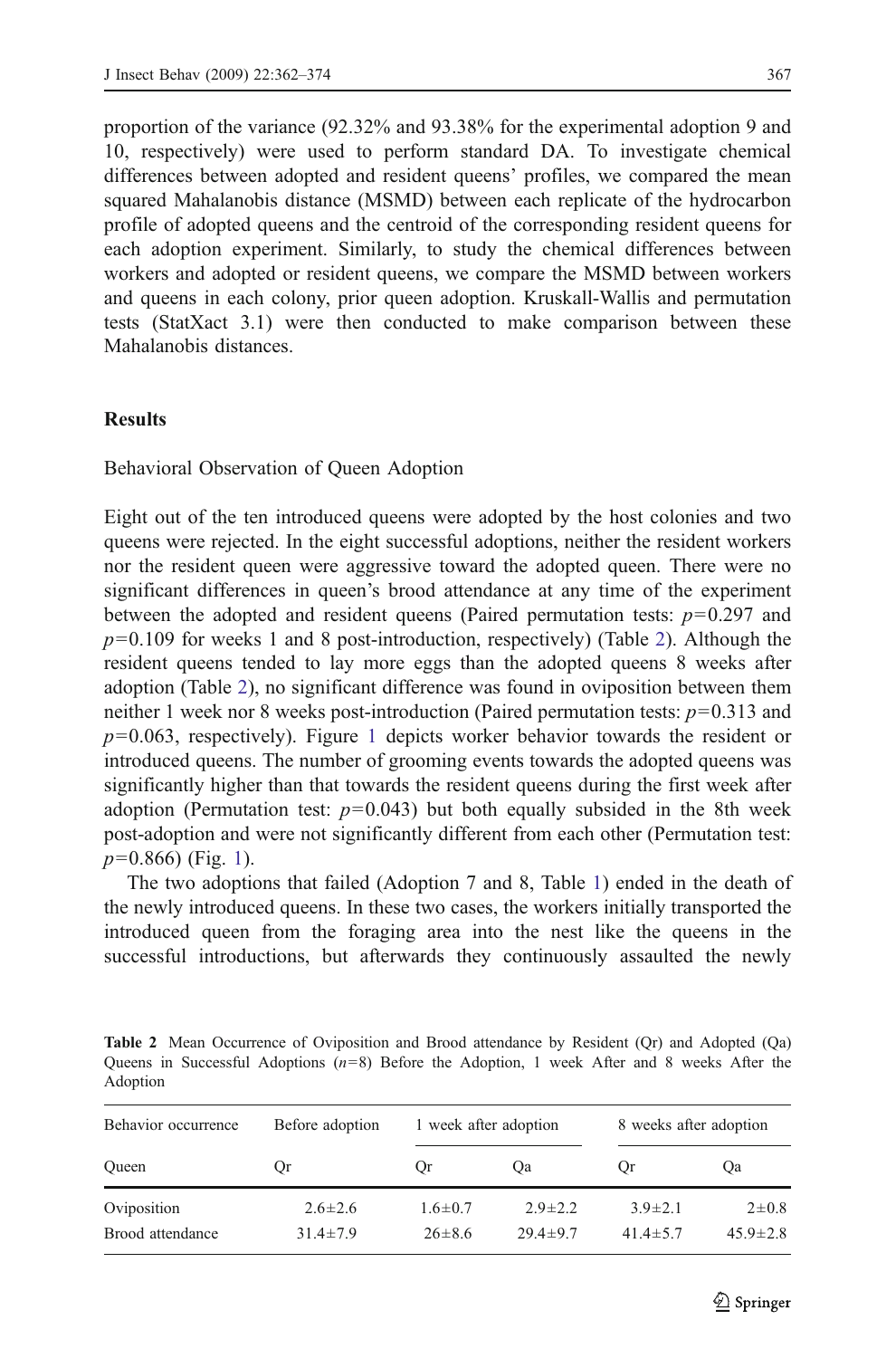<span id="page-6-0"></span>

Fig. 1 Grooming by E. tuberculatum workers of resident (Qr) and adopted (Qa) queens before the adoption, and 1 week and 8 weeks post-adoption. Levels of significance are indicated by  $*$  if  $p<0.05$ ,  $**$  if  $p<0.01$ , \*\*\* if  $p<0.001$  and ns if they were not significant.

introduced queen, culminating in her death within the 24 h. The resident queens did not participate in these aggressions, but behaved normally.

Chemical Investigation of Queen Adoption

Figure [2](#page-7-0) presents the cuticular hydrocarbon profiles of queens and workers. Queens profile was identical to that previously described (Hora et al. [2008](#page-11-0)), and the ratio of heptacosane to nonacosane indicates that the queen presented was mated. The profile of workers is drastically different from that of queens. The major mated-queen compound, heptadecane, occurs only as traces in workers. Also the amount of nonacosane, the second major queen component is greatly reduced in workers. On the other hand, the major worker peak is a mixture of 11-; 13-; and 15 methylnonacosane, and the second largest component is a similar mixture of methylhentriacontane. Two other pronounced worker components are 12,14 dimethyloctacosane and hentriacontene (double bond position undetermined). To test the hypothesis that queen adoption is accompanied by chemical changes in cuticular hydrocarbon composition, we compared the profiles of adopted queens, resident queens and host workers (Fig. [3](#page-8-0)). As expected from the qualitative chemical differences between queens and workers, these were completely separated in the discriminant analysis, irrespective of colonial origin. However, neither the profiles of queens nor those of workers appeared to change significantly following an alien queen introduction. This refutes the hypothesis that queen adoption is accompanied by convergence of the adopted queen profile with that of the queen or workers from the host colony.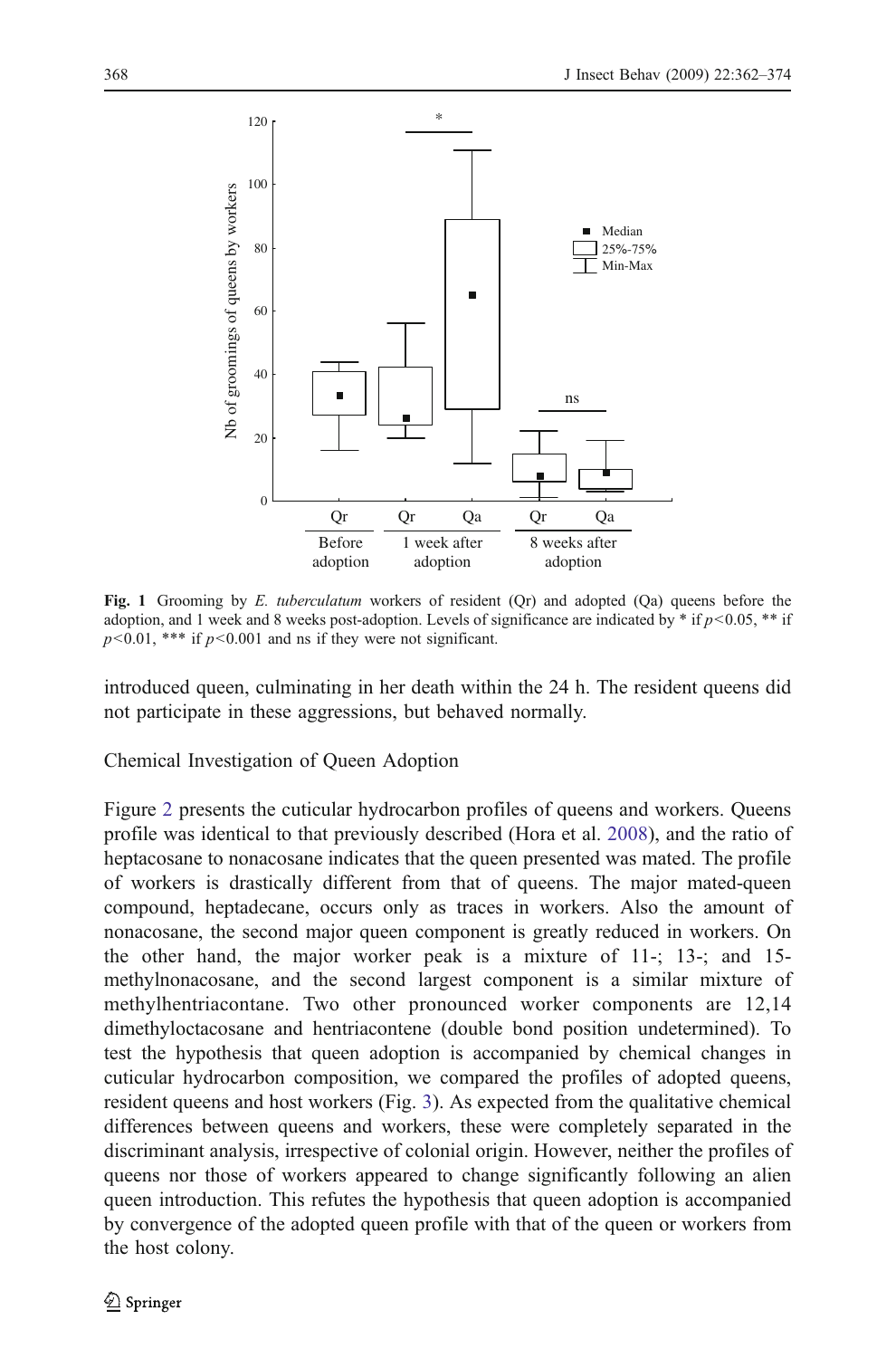<span id="page-7-0"></span>

Fig. 2 Chromatograms of E. tuberculatum worker (a) and queen (b). Peak numbers correspond to the following compounds. The compounds marked with an asterisk were utilized for the PCA. 1) Pentacosane; 2) Hexacosane\*; 3) Heptacosane\*; 4) 11-+13-Methylheptacosane; 5) 5-Methylheptacosane\*; 6) 3-Methylheptacosane\*; 7) 5,9,-Dimethylheptacosane; 8) Octacosane\*; 9) 11,13,15-Trimethylheptacosane; 10) 2-Methyloctacosane\*; 11) Nonacosene; 12) Nonacosane\*; 13) 11+13+15-Methylnonacosane\*; 14) 7-Methylnonacosane\*; 15) 5-Methylnonacosane\*; 16) 11,15+13,15-Dimethylnonacosane; 17) 3-Methylnonacosane\*; 18) 7,9 +7,11-Dimethylnonacosane; 19) 5,23-Dimethylnoacosane\*; 20) 5,11- Dimethylnoacosane; 21) 8-Methyltriacontane\*; 22) 12,14 Dimethyltriacontane\*; 23) 8,12-Dimethyltriacontane; 24) 7,17,23-Trimethylnonacosane; 25) 5,15,23-Trimethylnonacosane; 26) Hentriacotene; 27) 15 +17- Methylhentriacontene; 28) 11-+13-Methylhentriacontane\*; 29) 11,15 +13,15-Dimethylhentriacontane; 30) 5,7-Dimethylhentriacontene; 31) 7,11,13-Trimethylhentriacontane; 32) 5,11,13-Trimethylhentriacontane; 33) 12 +14+16-Methyldotriacontane; 34) 11 +13 +15 +17-Methyltritriacontane; 35)?

We also wished to examine whether disparity of profiles between the introduced and resident queens is at the basis of acceptance or rejection of the introduced queens. To that effect we compared the mean squared Mahalanobis distances (MSMD) between pairs of adopted and resident queens in each experiment. Significant differences were found among all adoption experiments (MSMD±SE=15.8±7.5, Adoption 7; 175.4±25.0, Adoption 8; 124.5±21.6, Adoption 9; and  $12.3 \pm 5.8$ , Adoption 10) (Kruskall-Wallis test:  $H=32.12$ ,  $N=40, p<0.001$ , but no significant difference were found between mean squared Mahalanobis distances in failed adoptions  $(MSMD \pm SE = 95.6 \pm 81.9,$  Adoption 7 and 8) and in successful adoptions (MSMD $\pm$ SE=68.4 $\pm$ 58.3, Adoption 9 and 10) (Permutation test:  $p=0.421$ ). Cuticular hydrocarbon profiles of adopted queens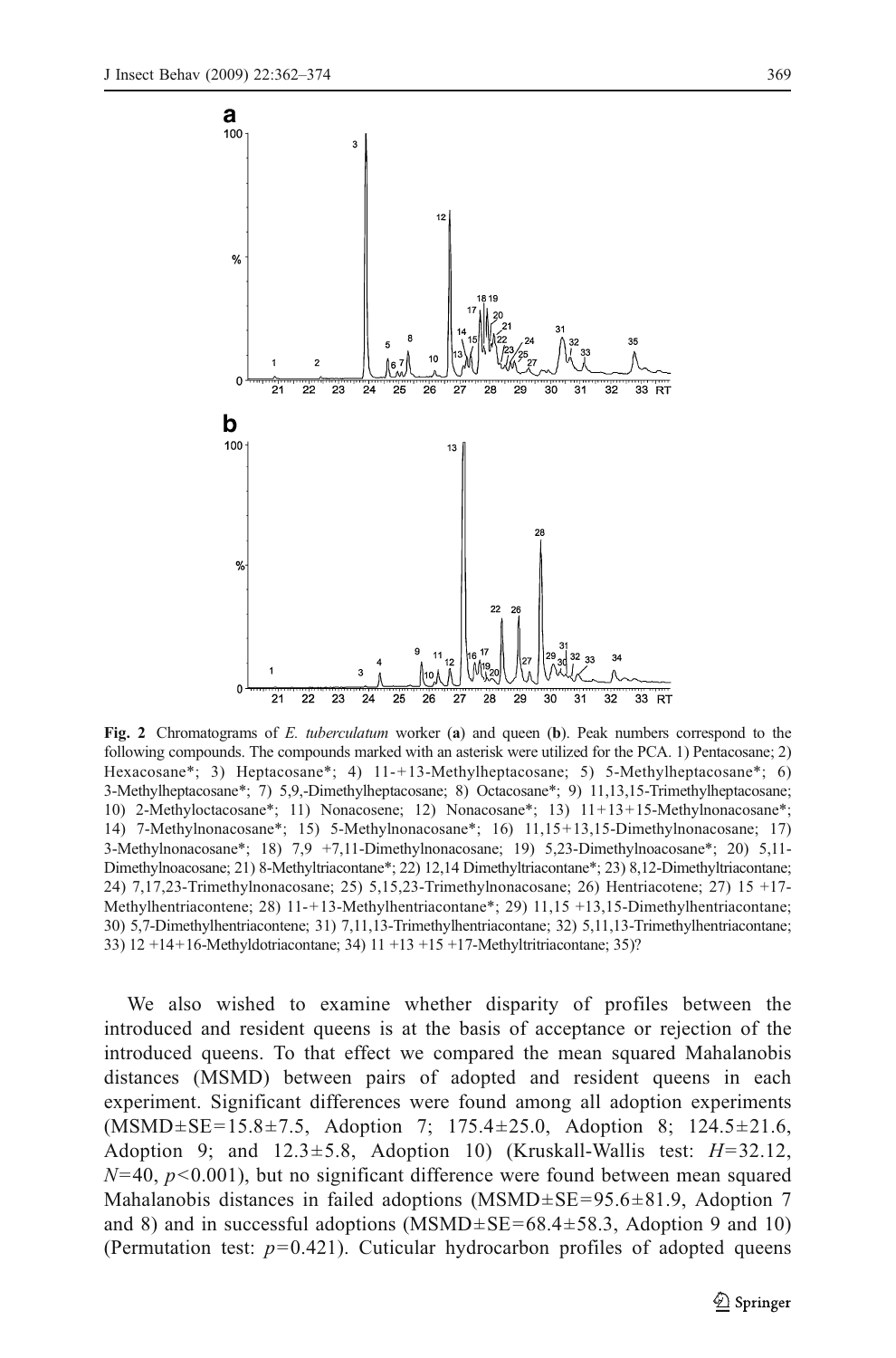<span id="page-8-0"></span>

Fig. 3 Discriminant analysis of the cuticular hydrocarbon profiles of the workers  $(W)$ , the resident  $(R)$ and the adopted (A) queens, before adoption (W1, R1 and A1), and 8 weeks after adoption (W3, R3 and A3) in the experimental adoption 9. Ellipses represent 95% confidence limits. The percentages of variance explained by each of the two discriminant functions are provided in parenthesis on the axis labels.

were thus not found to be more similar to those of resident queens in successful adoption experiments, compared to those of rejected and resident queens in failed adoption experiments. Moreover, the mean squared Mahalanobis distance between workers and adopted queens was found to be significantly less important than between workers and resident queens among all adoption experiments (MSMD±  $SE=34.3\pm21.8$ , Workers - Qa;  $63.7\pm48.3$  Workers - Qr) (Permutation test:  $p=0.002$ ). However this result was only due to chemical differences between workers and queens in a single experimental adoption (Table [3,](#page-9-0) Adoption 8). Cuticular hydrocarbon profiles of workers were thus not found to be more similar to those of resident queens than adopted queens.

# **Discussion**

Our results revealed that long-term queen adoptions can occur in Ectatomma tuberculatum resulting in functional polygyny, which is consistent with the existence of secondary polygyny in this species (Hora et al. [2005;](#page-11-0) Zinck et al. [2007](#page-12-0)). While queen adoption was already demonstrated in E. tuberculatum (Hora et al. [2005\)](#page-11-0), this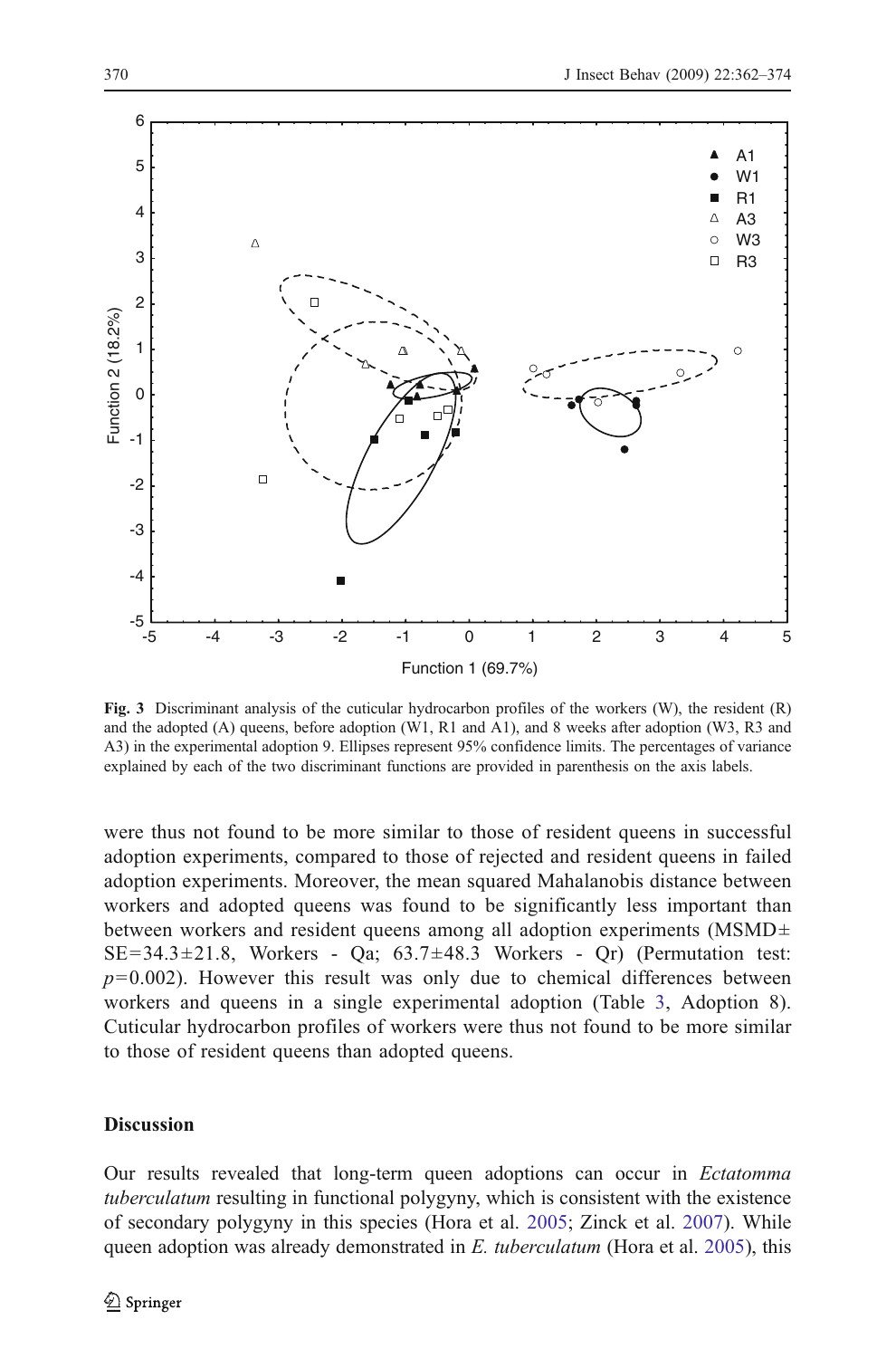| Experimental adoption   | $MSMD \pm SE$   | Permutation test |       |
|-------------------------|-----------------|------------------|-------|
|                         | Workers - Oa    | Workers - Or     |       |
| Adoption $7^a$          | $19.1 \pm 9.0$  | $23.1 \pm 9.6$   | ns    |
| Adoption 8 <sup>a</sup> | $30.3 \pm 9.4$  | $133.2 \pm 25.3$ | 0.008 |
| Adoption 9              | $65.6 \pm 15.1$ | $75.0 \pm 15.6$  | ns    |
| Adoption 10             | $22.3 \pm 11.8$ | $23.4 \pm 11.2$  | ns    |

<span id="page-9-0"></span>Table 3 Mean Squared Mahalanobis Distance (MSMD±SE) Between Workers and Adopted (Qa) or Resident (Qr) Queens for Each Experimental Adoption, Before The Adoption

<sup>a</sup> indicate adoption experiments that failed

ns means not significant

was short-term experiments (8 days only), which cannot exclude the possibility of rejection at a later stage. For example, in *Formica sanguinea* out of ten queens introduced, five were rejected immediately, but two more were killed 2 weeks after adoption, and only three lasted long enough to be considered as successful adoptions (Mori and Le Moli [1998\)](#page-12-0). In the study presented here, both resident and adopted E. tuberculatum queens behaved similarly even 2 months after adoption. This study thus shows that short-term experimental queen adoptions can be performed to accurately study secondary polygyny phenomenon, at least in E. tuberculatum. Moreover, similar egg-laying rates of resident and adopted queens indicate that they equally participated in reproduction. Furthermore equal egg-laying rates likely leads to equal worker production since oophagy (*i.e.* egg eating) by queens or workers does not exist in polygynous colonies from this population (Hora et al. [2005](#page-11-0)) and workers do not show nepotistic queen care behavior (Zinck et al. [2009\)](#page-12-0).

However, worker behavior towards the adopted queen differed from that towards the resident queen. There was significantly greater grooming of the adopted compared to the resident queens during the first week of adoption. But this subsided in the eighth week post-adoption. Similar worker propensity to groom newly introduced queens was also found in the facultative polygynous ant Myrmica tahoensis (Evans [1996](#page-11-0)). The possibility that workers may have attempted to homogenize colony odor after the introduction of a new queen in the colony (Crozier and Dix [1979](#page-11-0)) was refuted by the chemical analyses. We attribute the increased interest in the adopted queen to the novelty of its odor, and the decline in interest to odor familiarization. Alternatively workers may have been attracted to the queen specific substances as was shown for honeybees (Slessor et al. [1988](#page-12-0); Katzav-Gozansky et al. [2001](#page-11-0)), and the fire ant Solenopsis invicta (Vander Meer and Alonso [2002\)](#page-12-0).

Queen chemical specificity is also supported by the chemical analyses. Workers lacked completely heptacosane and had only minor amounts of nonacosane, the queen's major components. The discriminant analyses also revealed that worker and queen clustering was according to caste not colony origin. Furthermore similar chemical distances between workers and adopted or resident queens (in 3 over 4 experimental adoptions) also suggest the existence of a caste signature. Castespecific cuticular hydrocarbon profiles are rather common among social insects, and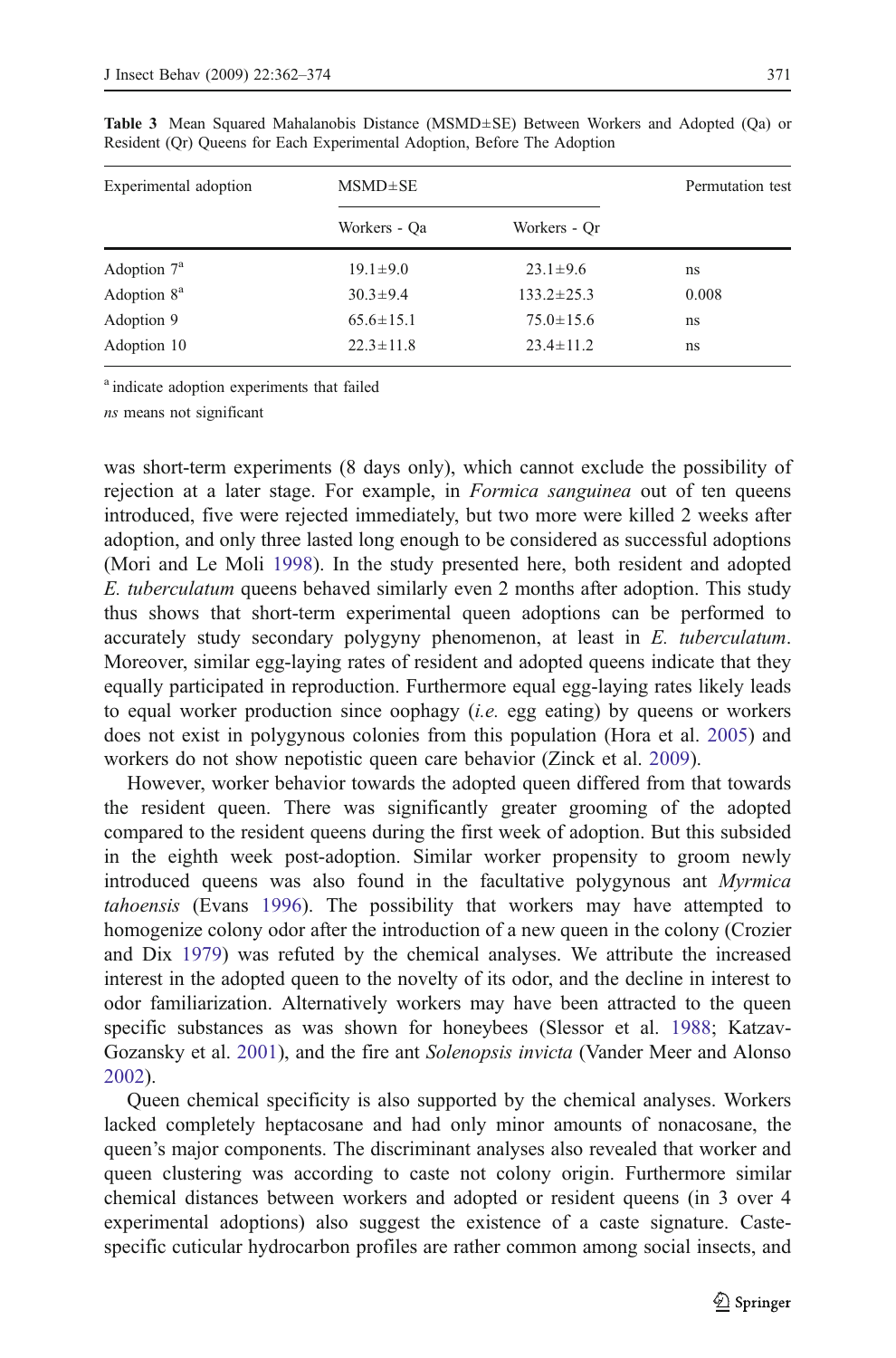in many species they are correlated with ovarian activity supporting their postulated role as fertility signals (reviewed in Monnin [2006;](#page-12-0) Hefetz [2007;](#page-11-0) Le Conte and Hefetz [2008\)](#page-11-0). In E. tuberculatum mated and virgin queens show significant differences in proportions of heptacosane and nonacosane that could allow worker assessment of queen mated status (Hora et al. [2008\)](#page-11-0). Our results on the stability of adopted queen cuticular hydrocarbon profiles over time, in spite of numerous worker grooming, therefore suggest that queen-specific cuticular hydrocarbon profile may correspond to a reliable signal of queen's fertility in E. tuberculatum.

Dyadic aggression tests and field experiments had revealed that E. tuberculatum workers are characterized by an open recognition system (Zinck et al. [2008](#page-12-0)). Such low insularity may explain the high rate of success (80%) of long-term adoptions of alien completely unrelated queens (i.e. non-nestmate and unrelated). However as a result of polydomy and limited queen dispersal (Zinck et al. [2007\)](#page-12-0) E. tuberculatum queens seeking adoption are likely to be related to the workers making the decision to accept them or not in the colony. Workers may thus commonly accept any alien queen presenting a signal of fertility, in order to avoid costly rejection errors (Reeve [1989\)](#page-12-0). Moreover, even if adoption is of an unrelated female, the decrease in withinnest relatedness may be outweighed by the benefits of increased colony development (Rosengren and Pamilo [1983;](#page-12-0) Rissing et al. [1989](#page-12-0)). Indeed the presence of multiple queens per colony allows it to reach larger colony size (e.g. Hora et al. [2005\)](#page-11-0), which can increase in turn colony productivity (Herbers [1984](#page-11-0); Walin et al. [2001\)](#page-12-0) especially as genetic diversity among matrilines can increase division of labor efficiency (Carlin et al. [1993](#page-11-0); Blatrix et al. [2000\)](#page-11-0). In E. tuberculatum, Hora et al [\(2005](#page-11-0)) showed that polygynous colonies contain more workers than monogynous colonies and that queen number is correlated with the number of worker. However, in polygynous colonies, the authors did not find any correlation between queen number and colony size, which suggests that queen adoption may not increase per capita productivity in polygynous colonies. As a consequence, productivity benefits of polygyny would not explain the acceptance of unrelated alien queens in some colonies of E. tuberculatum, but one should keep in mind that in nature, queens seeking adoption are expected to be related to some extent to the workers and resident queens (discussed above). Finally, as it was postulated in F. truncorum by Sundström [\(1997](#page-12-0)) queen adoptions, independently of the level of relatedness, likely enhances the ability of the colony to reproduce by budding and thus to monopolize the entire habitat. It is therefore possible that queen adoptions in E. tuberculatum may have been favored because of its effects on maintaining ecological dominance (Zinck et al. [2007\)](#page-12-0).

Our results show that high queen acceptance threshold in E. tuberculatum colonies generally lead to multiple-queen colonies and increased colony size (Hora et al. [2005\)](#page-11-0). High genetic viscosity and particular constraints of the mosaic of arboreal ants that characterize Neotropical habitats likely favored secondary polygyny in E. tuberculatum, facilitating ecological dominance (Zinck et al. [2007\)](#page-12-0). Here we propose that caste-specific cuticular hydrocarbon profiles which could correspond to reliable signal of queen fertility may favor queen adoptions, while colony-specific cuticular hydrocarbon profiles could rather result in higher rejection rate and lower queen acceptance. As a consequence natural selection may have selected for caste and fertility signaling rather than colony signature due to their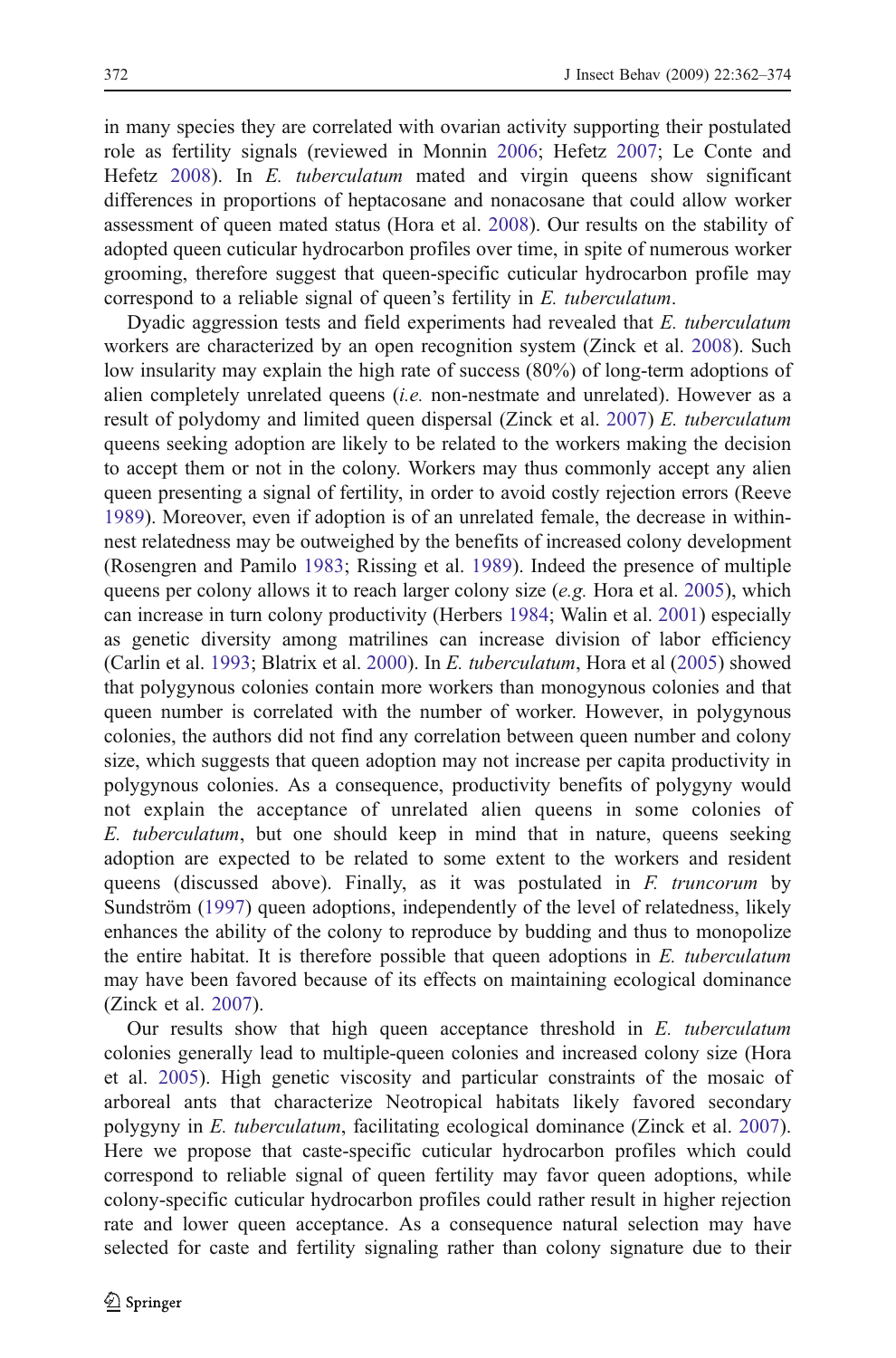<span id="page-11-0"></span>respective effects on queen adoptions and the consequences on  $E$ . tuberculatum ecological dominance.

Acknowledgements L. Zinck received financial support from the French Ministry of Research and Technology and R.R. Hora from CNPq, Brazil (3098552003-9). Research was permitted by the Brazilian Minister of Science and Technology (licence 0107/2004).

# References

- Allies AB, Bourke AFG, Franks NR (1986) Propaganda substances in the cuckoo ant Leptothorax kutteri and the slave-maker Harpagoxenus sublaevis. J Chem Ecol 12:1285–1293
- Arthur CL, Pawliszyn J (1990) Solid phase microextraction with thermal desorption using fused silica optical fibers. Anal Chem 62:2145–2148
- Bennett B (1988) Discrimination of nestmate and non-nestmate sexuals by ants (Hymenoptera: Formicidae). Insectes Soc 35:82–91
- Blatrix R, Durand JL, Jaisson P (2000) Task allocation depends on matriline in the ponerine ant Gnamptogenys striatula Mayr. J Insect Behav 13:553–562
- Bourke AFG, Franks NR (1995) Social evolution in ants. Princeton University Press, New Jersey
- Bourke AFG, Heinze J (1994) The ecology of communal breeding: the case of multiple-queen leptothoracine ants. Philos Trans R Soc Lond Ser B 345:359–372
- Carlin NF, Reeve HK, Cover SP (1993) Kin discrimination and division of labour among matrilines in the polygynous carpenter ant, Camponotus planatus. In: Keller L (ed) Queen number and sociality in insects. Oxford University Press, New York, pp 362–401
- Crozier RH, Dix MW (1979) Analysis of two genetic models for the innate components of colony odor in social Hymenoptera. Behav Ecol Sociobiol 4:217–224
- Douwes P, Sivusaari L, Niklasson M, Stille B (1987) Relatedness among queens in polygynous nests of the ant Leptothorax acervorum. Genetica 75:23–29
- Evans J (1996) Competition and relatedness between queens of the facultatively polygynous ant Myrmica tahoensis. Anim Behav 51:831–840
- Fortelius W, Rosengren R, Cherix D, Chautems D (1993) Queen recruitment in a highly polygynous supercolony of Formica lugubris (Hymenoptera: Formicidae). Oikos 67:193–200
- Hamilton WD (1964) The genetical evolution of social behaviour. I, II. J Theor Biol 7:1–52
- Hefetz A (2007) The evolution of hydrocarbon pheromone parsimony in ants (Hymenoptera: Formicidae)—interplay of colony odor uniformity and odor idiosyncrasy. A review. Myrmecol News 10:59–68
- Heinze J, Stengl B, Sledge MF (2002) Worker rank, reproductive status and cuticular hydrocarbon signature in the ant, Pachycondyla cf. inversa. Behav Ecol Sociobiol 52:59–65
- Herbers JM (1984) Queen–worker conflict and eusocial evolution in a polygynous ant species. Evolution 38:631–643
- Herbers JM (1993) Ecological determinants of queen number in ants. In: Keller L (ed) Queen number and sociality in insects. Oxford University Press, New York, pp 262–293
- Hölldobler B, Wilson EO (1977) The number of queens: an important trait in ant evolution. Naturwissenschaften 64:8–15
- Hölldobler B, Wilson EO (1990) The ants. Harvard University Press, Cambridge, Massachusetts
- Hora RR, Vilela E, Fénéron R, Pezon A, Fresneau D, Delabie J (2005) Facultative polygyny in Ectatomma tuberculatum (Formicidae, Ectatomminae). Insectes Soc 52:194–200
- Hora RR, Ionescu-Hirsh A, Simon T, Delabie J, Robert J, Fresneau D, Hefetz A (2008) Postmating changes in cuticular chemistry and visual appearance in Ectatomma tuberculatum queens (Formicidae: Ectatomminae). Naturwissenschaften 95:55–60
- Katzav-Gozansky T, Soroker V, Ibarra F, Francke W, Hefetz A (2001) Dufour's gland secretion of the queen honeybee (Apis mellifera): an egg discriminator pheromone or a queen signal? Behav Ecol Sociobiol 51:76–86
- Keller L (1993) Queen number and sociality in insects. Oxford University Press, New York
- Keller L (1995) Social life: the paradox of multiple-queen colonies. Trends Ecol Evol 10:355–360
- Le Conte Y, Hefetz A (2008) Primer pheromones in social hymenoptera. Annu Rev Entomol 53:523–542